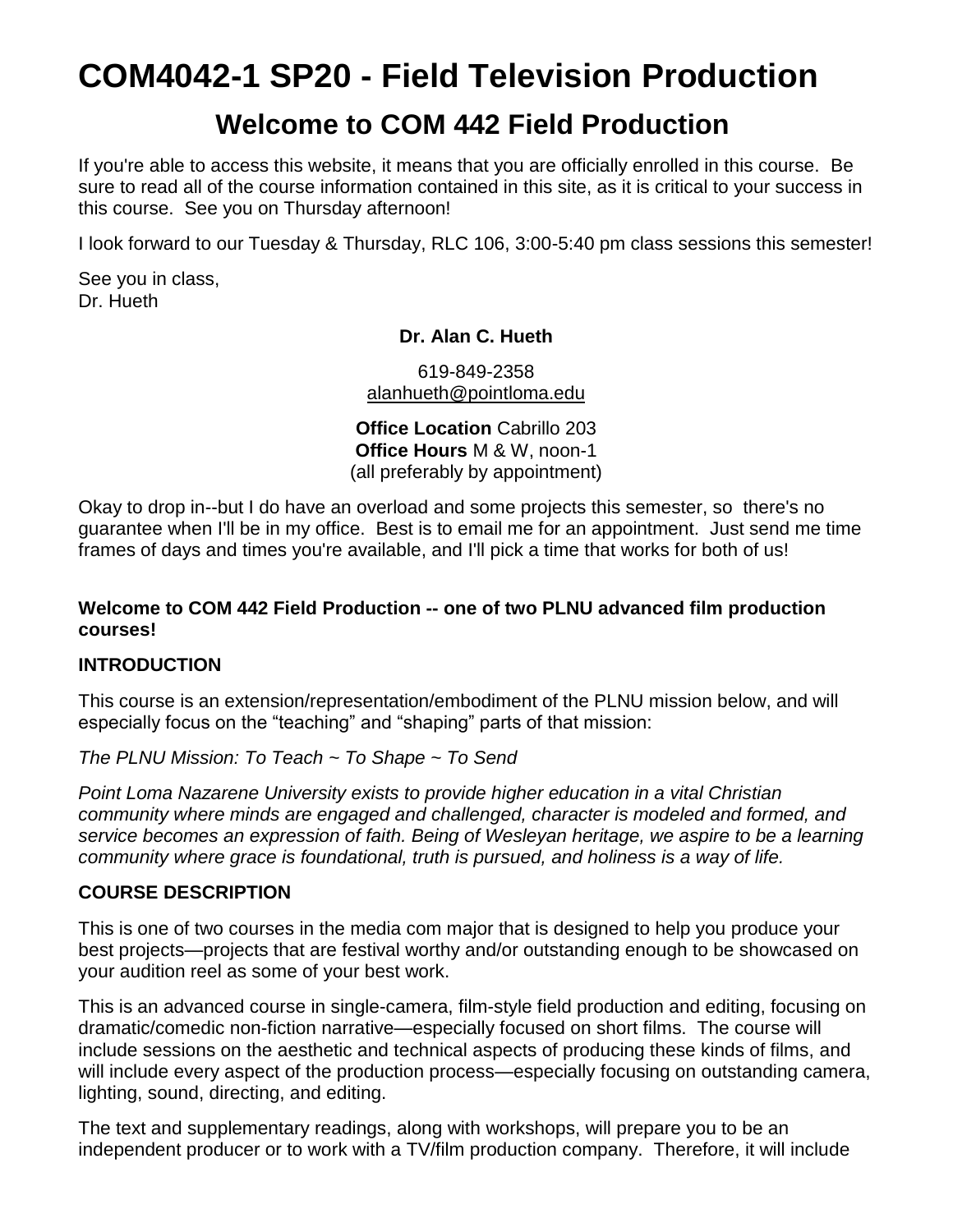sessions on all aspects of the film production process, including all tasks, and techniques for pre-production, production, post-production, and marketing, distribution, and exhibition of your film. This course should provide you with a greater understanding and appreciation for the various roles that each production team member has in this process, and will give you opportunity to conceptualize, plan, shoot, edit, market/ promote, and distribute a professionallooking film. It will also help you to gain knowledge and develop skill-sets that will prepare you to produce several different types of film and television programs--including short and featurelength films and/or story-based commercials, music videos, and corporate media.

# **TEXTBOOKS**

For those who have not taken COM 443 Studio Production--you are required to buy or rent these two (2) textbooks.

1. The Lean Forward Moment…,Norman Hollyn, (New Riders Press). For used: <http://finderscheapers.com/Search.aspx?kw=the+lean+forward+moment> (Links to an [external](http://finderscheapers.com/Search.aspx?kw=the+lean+forward+moment) site.)

2. Producing and Directing the Short Film and Video, (3rd ed is okay) by Irving and Rea, (Focal Press). For used copy, see:

[http://finderscheapers.com/product-price/Producing-and-Directing-the-Short-Film-and-Video-](http://finderscheapers.com/product-price/Producing-and-Directing-the-Short-Film-and-Video-0240811747-9780240811741-24JAXIS0Y5F1)[0240811747-9780240811741-24JAXIS0Y5F1](http://finderscheapers.com/product-price/Producing-and-Directing-the-Short-Film-and-Video-0240811747-9780240811741-24JAXIS0Y5F1) (Links to an external site.)

#### **When checking-out and checking-in equipment...**

You'll be assisted by our Media Operations Manager, Rick Moncauskas, and our TA's. You will be working with Rick on a variety of competencies--especially the editing, graphics, and sound competencies. Our "technical assistants" (TA's) will also be interacting with you for equipment check out and any assistance with equipment, editing, etc. at the studio. The TA's for this semester are:

Sommer Fox , junior, Media Com-Production Grace Ramos, freshmen, Media Com-Production Maile Raventos, sophomore, Media Com--Film Studies Hana Strickfaden, sophomore, Media Com Minor Leanna Thesken , sophomore, Media Com--Multimedia Luna Trevino , sophomore, Media Com--Multimedia

#### **Edit Bay Hours:**

The edit bays are open and available when Rick Moncauskas or our TA's are working. Those hours are posted by the second week of the semester on the bulletin board by the studio door. These hours fall within the library's open hours. Friday access will be limited to a couple of hours in the afternoon, and weekend access will be based solely on TA availability. If you have questions about this, please talk with Rick Moncauskas, Media Operations Manager, about this. His office is in the studio complex.

#### **COURSE LEARNING OUTCOMES**

As a result of this course, students will display: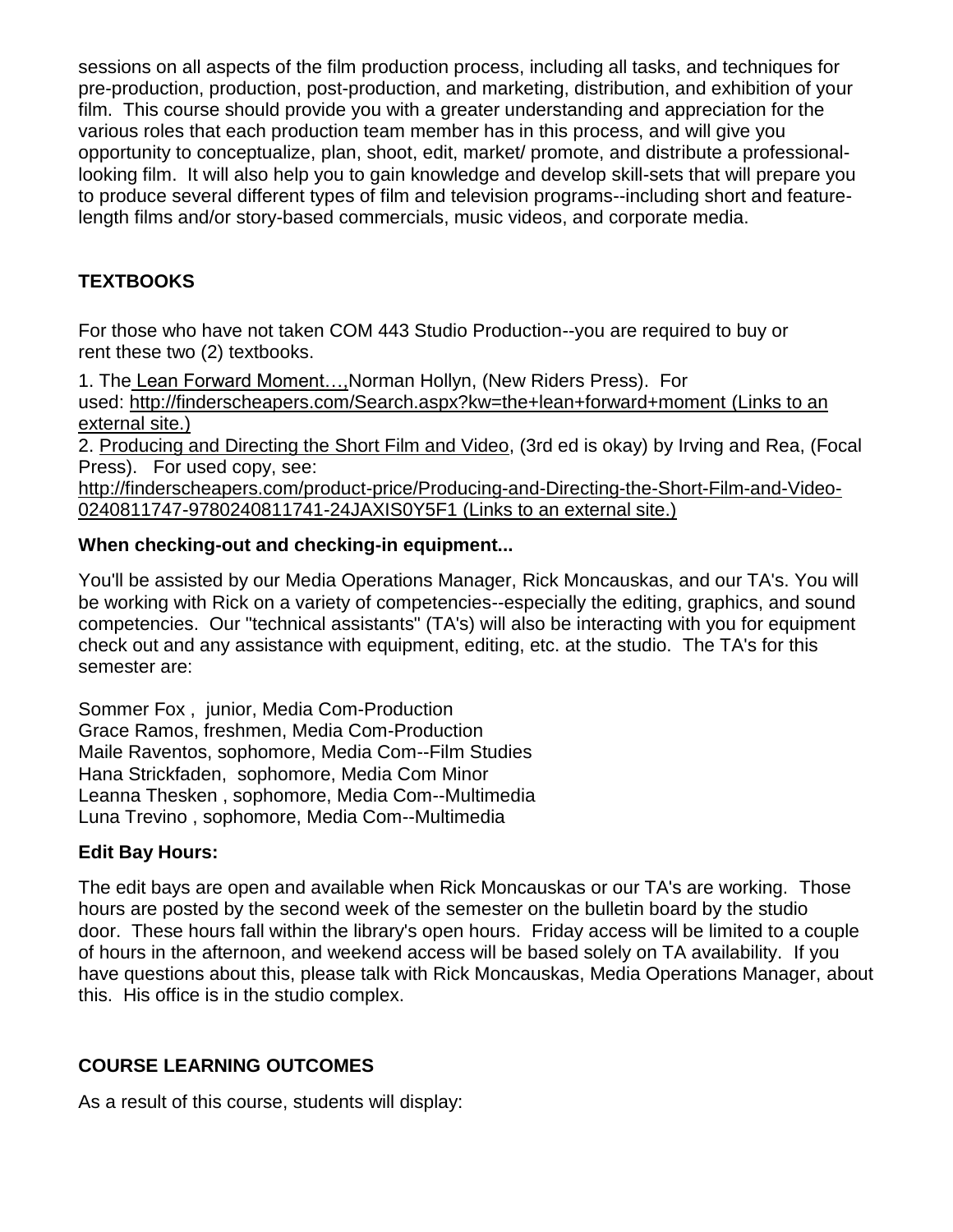- 1. Understanding and skill in producing, directing, art direction/production design, camera, lighting, sound, acting, and/or editing and graphics; and
- 2. An understanding of the marketing/promotion, distribution, and exhibition of films.

You will be expected to perform at an advanced level, and you are encouraged to enter your work in the Broadcast Education Association (BEA) Student Video Festival, or other student and professional festivals. Students who have their projects selected by a festival will receive a reimbursement from the department to cover their entry fee for the festival. Also, each production team will receive a \$100 stipend (reimbursed after the semester is over) for production costs incurred for your film. More details for that are provided in the assignments section of the syllabus.

#### **COURSE FORMAT & ACTIVITIES**

The format for the in-class meeting sessions will be diverse, with a variety of activities designed to help you to understand and apply course concepts and production techniques in your projects. There will be two different "groups" that will share most activities in this course, but will also have their own distinct activities throughout the semester. Details on the graded assignments are available in the Assignment section.

**Group 1** will include students in this course who HAVE NOT TAKEN the COM 443 Studio Production course. Their distinct activities include:

- In-class online quizzes on chapter readings in The Lean Forward Moment... and the Producing and Directing… textbooks. See the Course Schedule for assigned readings and quizzes.
- Taking a Final Exam--based on selected questions included in the online quizzes
- Screening, note taking, and discussion of ten (10) episodes of *Bobby Roth's Master Class, A Director* Prepares...talking about the direction process of shows like *Lost, Gray's Anatomy, Hawaii Five-O*, and many other television shows and films.Each episode is approximately 20 minutes and consists of short educational documentaries on a variety of topics that are relevant to this course and others. There will also be an EXTRA CREDIT points opportunity related to this course. You can earn up to two (2) points for each "Master Class Episode-Notes" submitted at the end of class -- based on the *Bobby Roth Master Class* videos that will be screened in class. Your notes must include ten (10) or more content points. You must submit these legibly handwritten on paper with your name, episode number noted, and the date of the submission. You will turn these in at the end of each class session that the episode is shown.

**Group 2** will include students in this course who HAVE TAKEN the COM 443 Studio Production course Their distinct activities include:

- Screening, note-taking-reports on the *Looking at Movies* DVD videos on a variety of film topics and production techniques
- Doing Production Workshops on camera, lighting, and sound for the class

#### **All students in this course will be doing the following:**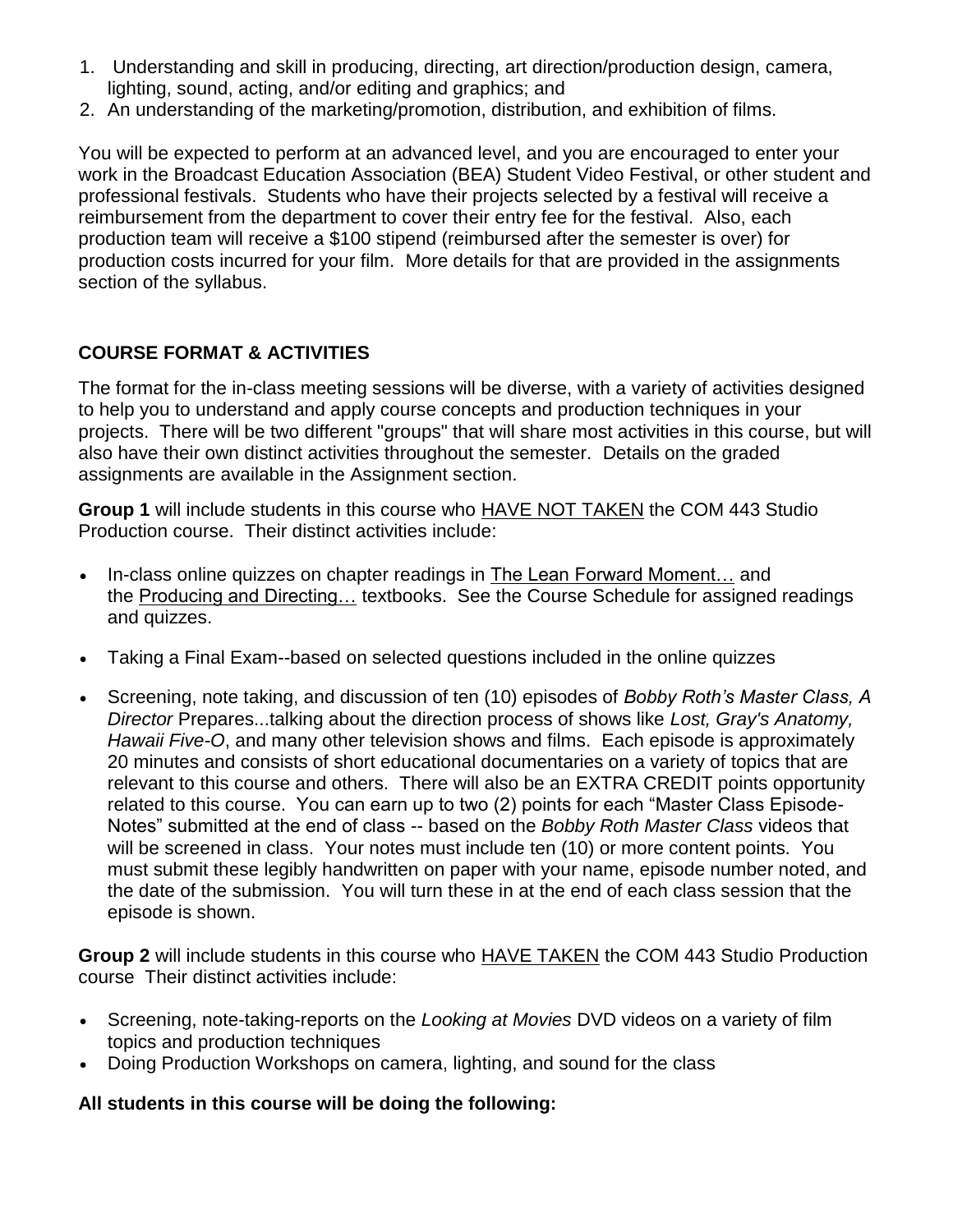- Screening and analysis of award-winning student and professional short films and excerpts of (or complete) feature-length films. These include academy-award winners, BEA awardwinners, *168 Hour Film Festival*, and selected professionally-produced short films. Topics of discussion will include scriptwriting, directing, art direction/production design, acting, camera and lighting, sound, and editing.
- Doing a "Film Pitch" presentation on a project idea for a group short film (details provided in Assignments section). I, Rick, AND all students in this course will rate the pitches to determine which projects are chosen for production this semester. The highest-rated pitches will be selected and green-lighted for production in this course.
- Production Presentations using PowerPoint (or Prezi) -- on one of several production areas. All students are required to do this presentation.
- Producing and screening two (2) group film production projects, including: a two-person group *One Script--Two Genre Scenes* project, and a Group Film Project -- based on the Film Pitches that are selected.

#### **ATTENDANCE**

This is an extremely important production course and one that you need to take seriously in your program here at PLNU. It is where you prove your professionalism as a prospective filmmaker/TV producer. Therefore, it is critical that you attend all course sessions, along with all of your out-of-class team project sessions. Film/TV production is a collaborative enterprise that requires organization, focus, and team effort to succeed. This works best when the entire team is present at all class sessions, team project gatherings, etc. Always remember: others are depending on you to be present and to perform well.

Everyone starts with 100 points for Attendance and Participation. Your attendance and participation grade will incur point reductions for absences from class. Every absence will incur a 25 point reduction off of your Attendance & Participation grade. Normal allowances are made for your own severe illness and/or family deaths, etc. However, if you must be absent from a course session, a note and/or call or visit to the instructor is advised. If you must be late to a project planning or production session, communicating with your fellow student-teammates (well in advance) is advised.

IMPORTANT NOTE: if I get a report from a show producer that someone did not show up for a small-group project or class project shoot, that student will incur point reductions also.

**From the Provost:** Regular and punctual attendance at all classes in which a student is registered is considered essential for optimum academic achievement. Therefore, regular attendance and participation in each course are minimal requirements to be met. There are no allowed or excused absences except when absences are necessitated by certain universitysponsored activities and are approved in writing by the Provost.

Whenever the number of accumulated absences in a class, for any cause, exceeds ten percent (10%) of class sessions (this is **equivalent to one and one-half weeks or longer** in this course), the faculty member has the option of filing a written report to the Vice Provost for Academic Administration which may result in de-enrollment, pending any resolution of the excessive absences between the faculty member and the student. **In the case of this course, that's two missed class sessions.** If more than 20 percent **(that's three missed class sessions in this course)** is reported as missed, the faculty member may initiate the student's de-enrollment from the course without advance notice to the student. If the date of de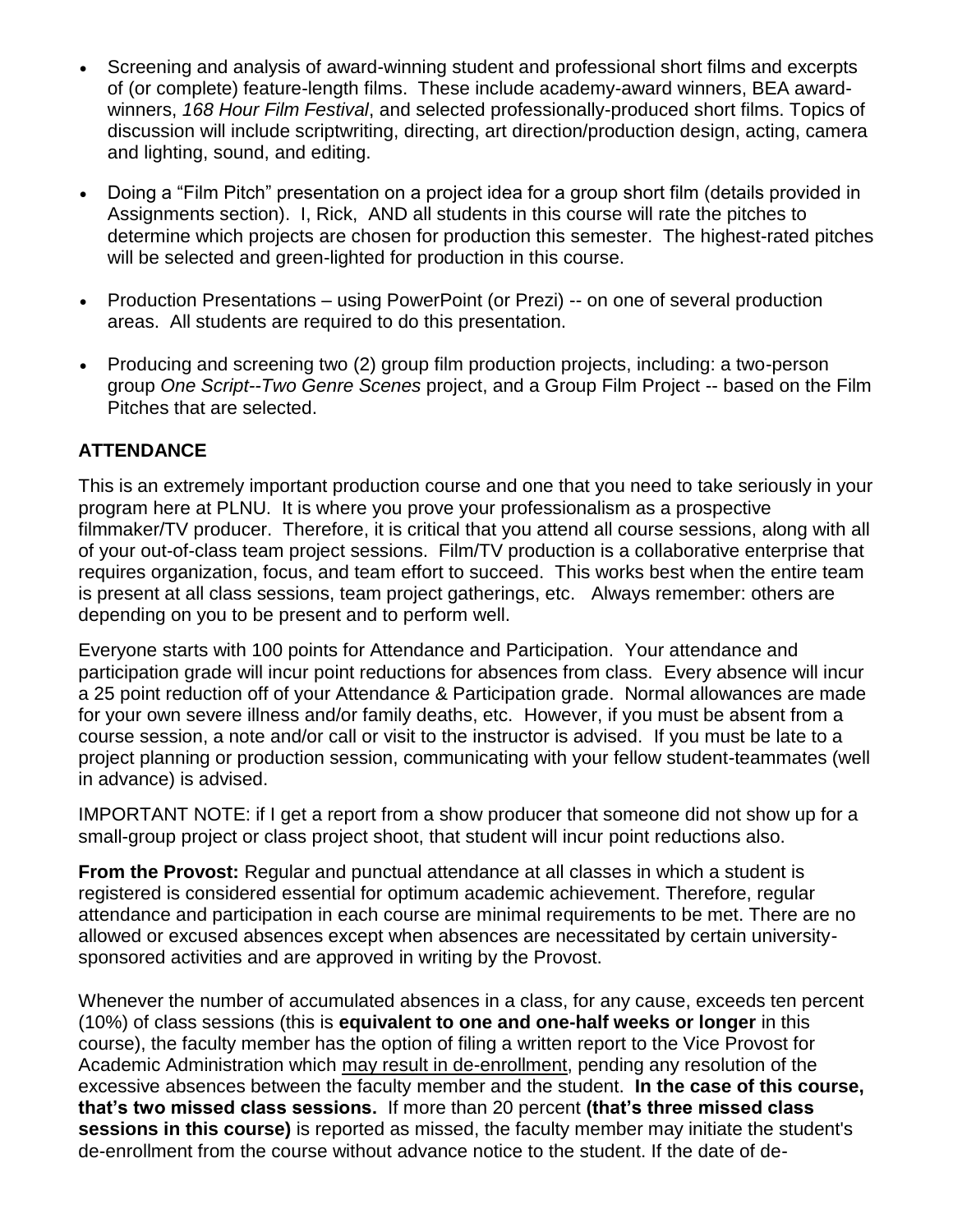enrollment is past the last date to withdraw from a class, the student will be assigned a grade of "F" or "NC." There are no refunds for courses where a de-enrollment was processed.

#### **EQUIPMENT AND FACILITIES**

Camcorders, microphones, lighting kits, and other equipment are available for check-out at the PLNU studio. Check-out and return times and policies are posted on the PLNU TV & Film bulletin board by the studio door. Unfortunately, we do not have enough equipment for everyone to use simultaneously. Students who do not abide by the policies will be penalized. Penalties include substantial late fee charges, and for those that abuse policies repeatedly: loss of equipment use privileges for the semester. Also, the person that checks out the equipment is responsible for the care of equipment. If equipment is lost or damaged, students are responsible for costs to replace or repair the equipment. See additional details posted on the equipment check-out policy sheet in the TV studio.

Our equipment and facilities are not only academic labs, but are also professional production facilities for on and off-campus constituents. The success and improvement of the academic program in media studies at PLNU is dependent upon the condition, quality, and success of this facility.

Eating and drinking is especially forbidden in the control room, the edit bays, and the studio. You will be required to clean-up, strike, and return all equipment and other items to their proper places after labs and project sessions. Also, please take everything out of the facility that you bring into the facility. If I, other faculty, or department TA's consistently find papers, books, scripts or other items traceable to a student, that student's participation grade will be affected. The studio and edit bays are work areas that need to be kept as neat and clean as possible.

# **USE THE CUBBY-SHELVES FOR YOUR BACKBACKS, ETC!**

Shelves are provided on the left hand side of the door that gives you access to the control room and studio. PLEASE put all backpacks, books, purses, etc. in a cubby space while you're in the studio complex. This will help keep the clutter away from the edit bays AND off the limited floor space that we have in these areas!

**A Final Note:** please treat equipment as if it were your own, you depended upon it for your own livelihood, and you did not have any money to fix or replace it.

#### **Chapters Quizzes**

Group 1 will have seven (7) quizzes in this course. Questions will derive from the assigned chapter readings noted for each day of the quiz--see the Course Schedule for details. You will have anywhere between a few to up to ten (10) or more questions for each chapter--averaging about six (6) to eight (8) questions per chapter. The questions will be a combination of multiple choice and T/F questions. Each question will be worth one (1) point. Be sure to read every chapters and, especially, study the "main points" (eg. section headings, definitions, and other main points) that appear in each chapter in preparation for these quizzes.

#### **Final Exam**

The final exam will consist of 150 select questions from the quizzes. You'll have access to all quiz questions and answers up till the time of the final exam.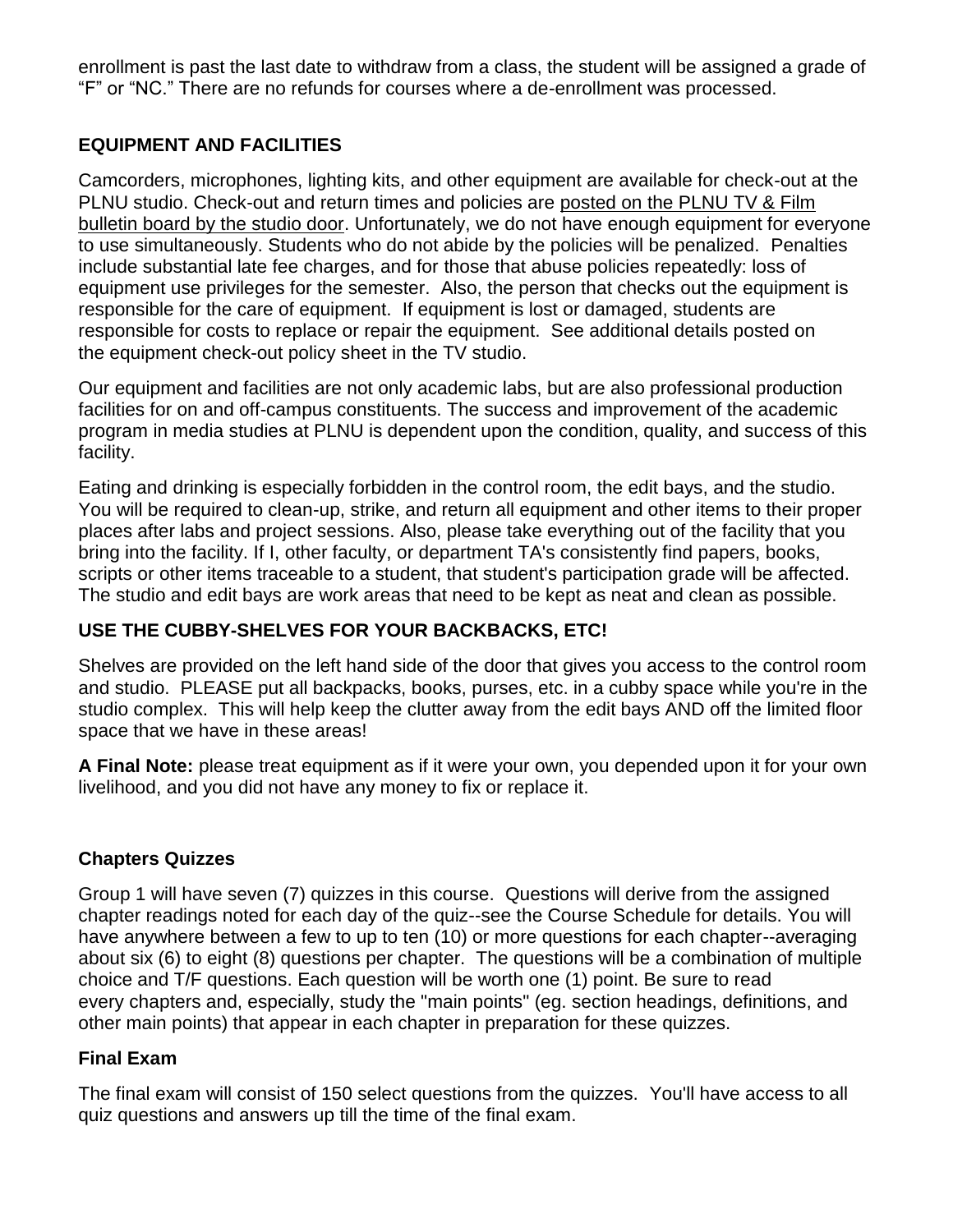# **EVALUATION & GRADING**

Assignments/projects will be evaluated on the following basis:

Your grade will be based on your performance in your assigned production role(s). The criteria for evaluation will be established by readings, in-class examples and student and instructor screenings, discussions, and analysis and critique of outstanding student and professional TV/film work. Also, your grade will be based on how your work meets the grading criteria provided for each project, and how your work compares to peer's (present and past) in this course over the past 30+ years.

Your work will be evaluated based on the following criteria:

# **D or F grade:**

- Project does not meet the assignment's guidelines
- Production values are unacceptable for college-level work. There are obvious technical errors, such as poor audio and shaky camera shots, poor editing, lighting, staging, directing, and/or white balancing of cameras
- Problems with participation in the project (i.e. late/left early, poor attitude, etc.)

#### **C grade:**

- No participation problems
- A few technical problems, based on principles and techniques taught in class
- Production values and conventions are average and acceptable for college-level production
- Program is moderately engaging and entertaining

### **B grade:**

- Criteria for C-level work are met
- Some display of creative/unique camera, sound, directing, graphic, and/or editing techniques
- Maximum of two (2) to no (0) technical problems evident in your work
- Program is engaging, above-average quality, and communicates with some flair and creativity

# **A grade:**

- Criteria for B-level work are met
- Several displays of creative/unique camera, sound, directing, editing, and/or graphic techniques
- No (0) obvious technical errors
- All production techniques effectively tied to the theme and stylistic approach
- Program is truly outstanding, engaging, entertaining, and communicates with substantial flair and creativity for undergraduate, college-level production

#### **GROUP 1:**

**Assignments and Points** (for those who **have not taken** 443):

| Chapter Quizzes -- seven (7)      | 235 |
|-----------------------------------|-----|
| <b>Project Pitch Presentation</b> | 100 |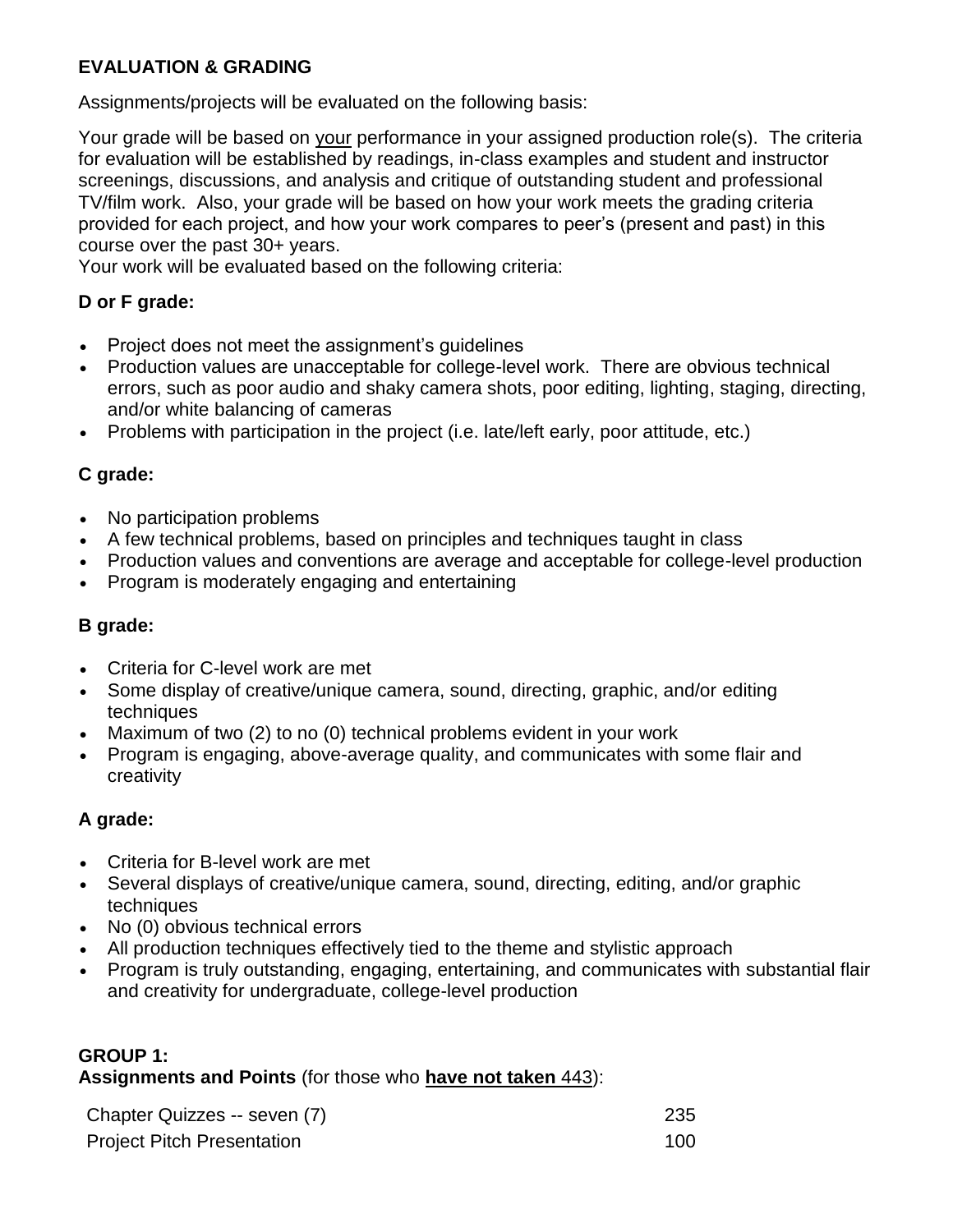| One Script-Two Genre Scenes Project                       | 150  |
|-----------------------------------------------------------|------|
| <b>Short Film Group Project &amp; Production Notebook</b> | 250  |
| <b>Production Presentation</b>                            | 100  |
| <b>Final Exam</b>                                         | 100  |
| Attendance & Participation                                | 65   |
| Total points:                                             | 1000 |

Your final course grade will be based on the following point scale:

 $921-1000 = A$  $900-920 = A 880 - 899 = B +$  $821 - 879 = B$  $800 - 820 = B$ Etc.

#### **GROUP 2**

Assignments and Points (for those who **have taken** 443)

| Project Pitch & Proposal                                     | 100 |
|--------------------------------------------------------------|-----|
| Looking at Movies Videos Notes (23 Reports @ 5 pts each) 115 |     |
| <b>Production Workshop</b>                                   | 100 |
| One Script-Two Genre Scenes Project                          | 150 |
| <b>Production Presentation</b>                               | 100 |
| <b>Short Film Group Project &amp; Production Notebook</b>    | 250 |
| Attendance & Participation                                   | 85  |
| Total points:                                                | 900 |

Your final course grade will be based on the following point scale:

 $829-900 = A$  $810 - 828 = A$  $791 - 809 = B +$  $749 - 790 = B$  $731 - 748 = B 712 - 730 = C +$  $659 - 711 = C$  $640-658 = C$ Etc.